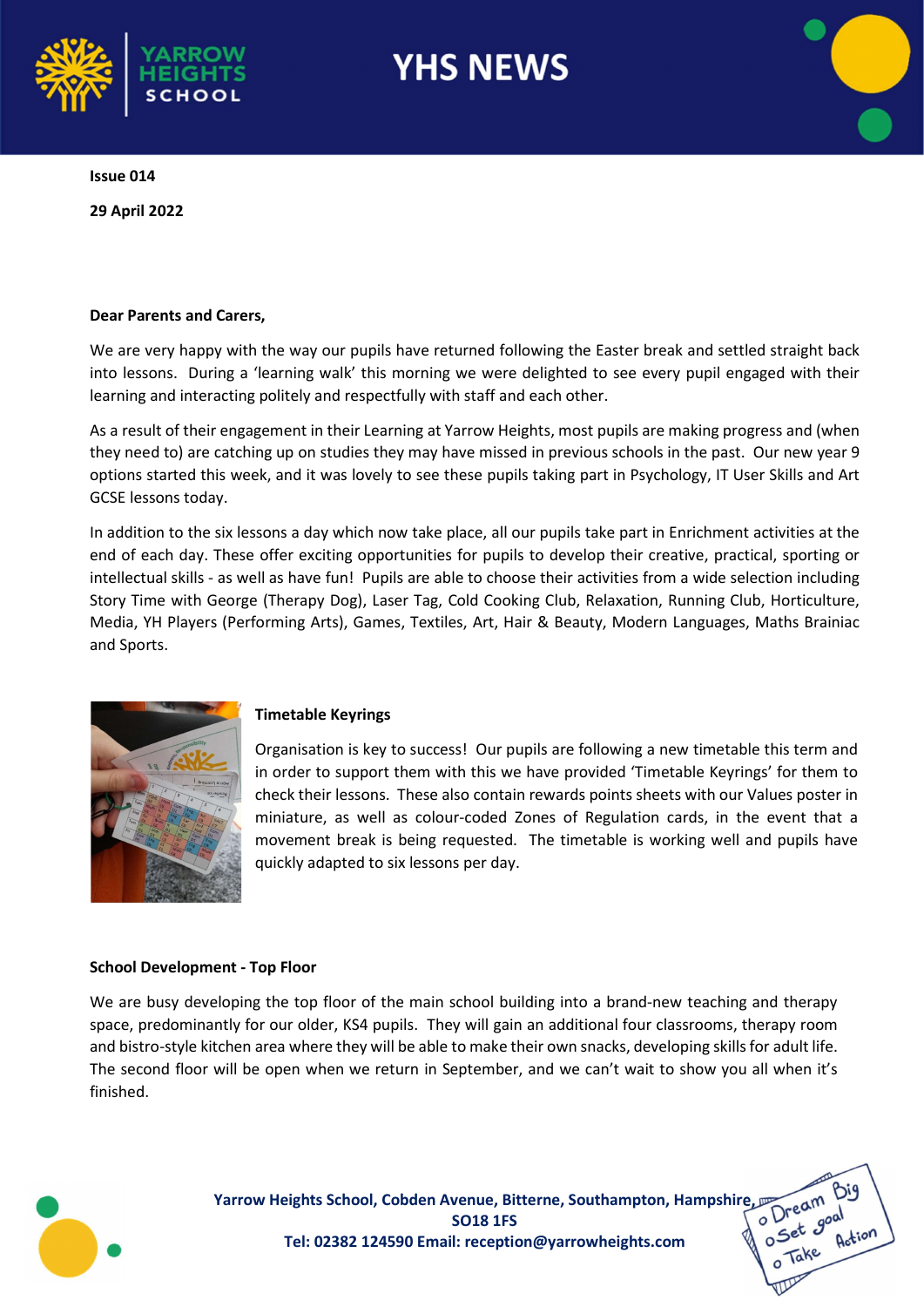





Work continues to take place on our designated library space, situated between the IT and Art rooms downstairs. This cosy area will be lined with bookshelves and furnished with comfortable seating. The English department are supporting pupils to make a wide range of book choices and will ensure that there are fiction and non-fiction texts and magazines to choose from. Pupils will be encouraged to go to the library and read during break and lunch times, as well as during lessons when appropriate. Activities such as 'Storytime with George' will take place in the library, which we intend be a warm and peaceful place in which our pupils can immerse themselves in books.

#### Pupils who are unwell

In common with all schools, we operate a 48-hour 'stay at home' rule regarding sickness or diarrhoea. If your child displays any symptoms of this nature, we ask you please to keep your child at home for 48 hours after the last bout of illness, to avoid passing bugs around school.

#### Odd Socks Day

We are having an 'Odd Socks Day' on Wednesday 4<sup>th</sup> May. This is an opportunity for pupils to have fun, be themselves and spread awareness of core anti-bullying values. So, don't be surprised if your child suddenly develops an urge to wear odd socks next Wednesday!



#### YHS Values Trophies

Congratulations to the winners of our Values Trophies for last ½ term:



Resilience: Archie Initiative: Izzy A-S Communication: Amber Kindness: Patrick Responsibility: Alyssia

These pupils were awarded the most points in relation to one of the five YHS Values over the course of the 6-weeks………superb effort from all the children!



Yarrow Heights School, Cobden Avenue, Bitterne, Southampton, Hampshire, Cam B<br>SO18 1FS<br>Tel: 02382 124590 Email: recention@usessite: the state of the State goal SO18 1FS Tel: 02382 124590 Email: reception@yarrowheights.com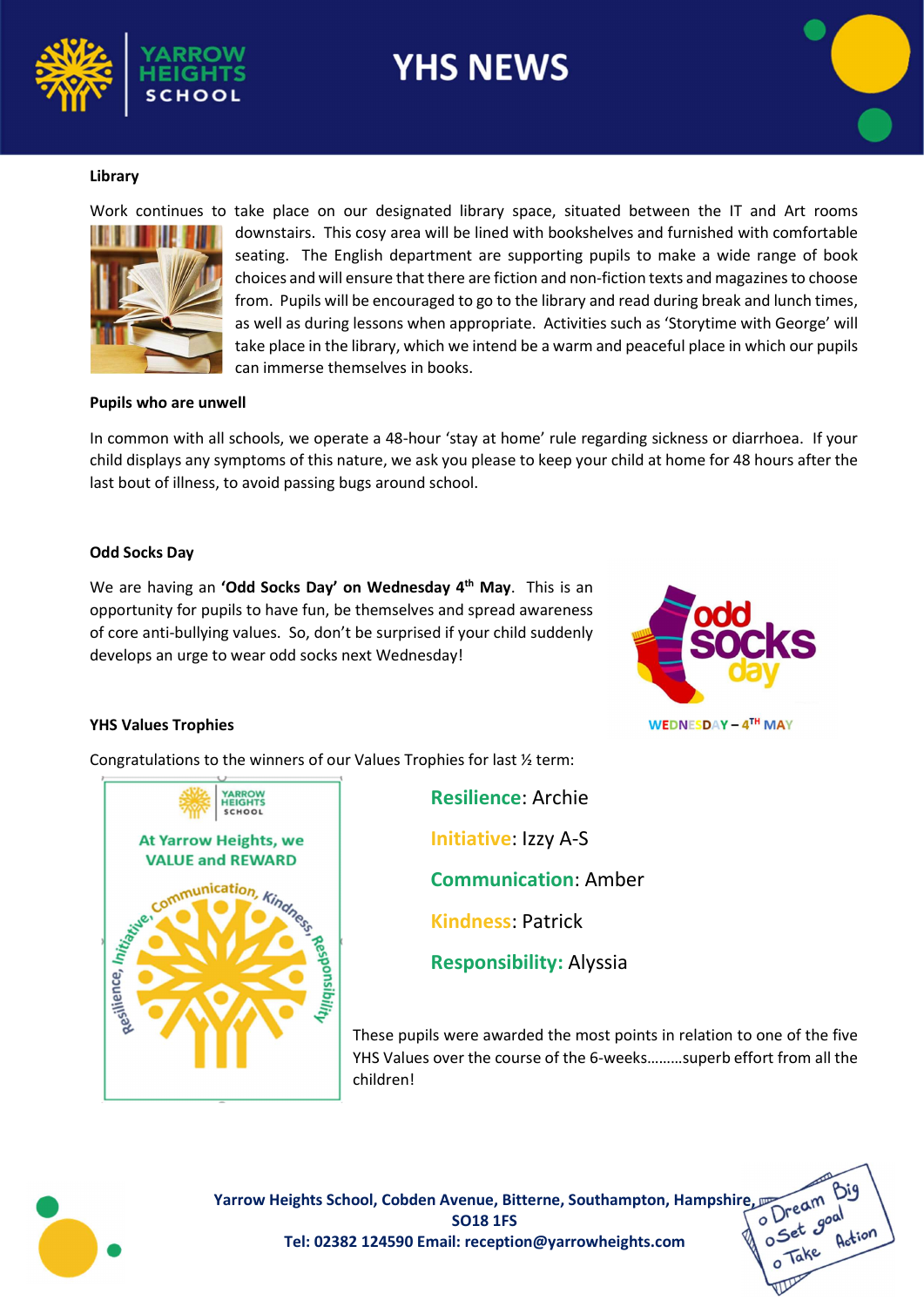



#### Mind and Body Boost





After Breakfast Club, pupils begin the day with a 20-minute session designed to be calming or alerting. A mixture of calming activities take place in dedicated zones around The Hub, while pupils who need to 'wake up and shake up' go to the hall for a game of dodgeball. Calming activities include Games Table, Conversation Corner, Yoga and Relaxing Music Mat, Outdoor Sensory Exploration, Puzzles and Drawing Table.

#### Easter Egg Drop on the Last Day of Term

During a fun morning of activities on the last day of the spring term, pupils worked in tutor groups using mainly

recycled materials to test their inventiveness skills. The idea was to create an apparatus which could support the safe descent of a raw egg in its shell from the top of some steps to the floor in our hall. Pupils became quite competitive and Class KC were triumphant in their victory, by creating a parachute which safely brought their egg to the ground. Here we see pupils from Michael and Sarah's Tutor Group passing their creation on to our Head of Therapy, Doug, for their egg launch from the stairs you see in the background which in turn were on the



top of our stage! The winning Tutor group was KC, who have won an offsite reward trip!

#### Parent Questionnaire

You will shortly receive the results of our parent questionnaire in a separate email. Thank you so much for participating in the survey; we are very grateful that 68% of you took the time to let us know your thoughts. Your views are important to us and help shape the way we continue to improve our education and therapy offer.

#### Key Contacts

In case you need to contact us, here's a list showing who to get in touch with, depending on the nature of your enquiry. Our office is staffed throughout the day; if we are on another call and you can't get through, please do leave a message or email to let us know that you would like us to return your call. See below.



Yarrow Heights School, Cobden Avenue, Bitterne, Southampton, Hampshire, Cam Big<br>SO18 1FS<br>Tel: 02382 124590 Email: recention@varrowshipshire, Cambridge Manuscription SO18 1FS Tel: 02382 124590 Email: reception@yarrowheights.com